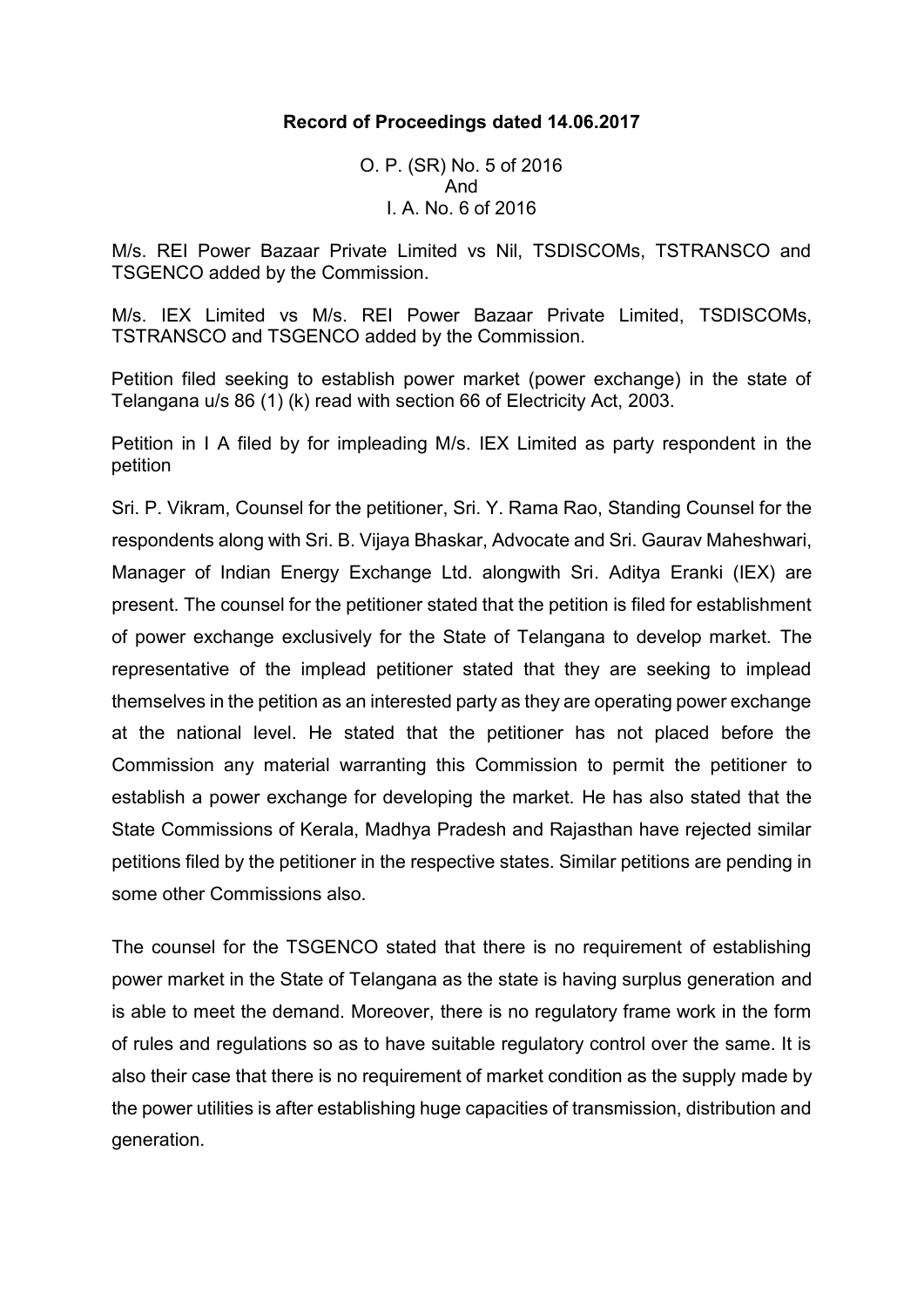The petitioner's counsel stated that the present petition is filed under sec 86 (1) (k) read with sec 66 of the Act, 2003 The counsel for the petitioner stated that the petitioner has filed necessary material before the Commission for allowing it to establish a power market for facilitating intra-state trading of power generated within the state. Though, it is a fact that there is no regulatory frame work notified by the Commission insofar as the power exchange activity is concerned, allowing the same would benefit the transmission and distribution licensees to strengthen their activity and the generator(s) can safely trade the surplus power. He has confirmed that the details relating to net worth of the company and financial statement have not been filed. However, he sought time to place such information before the Commission.

On specific question about the petitioner company being stand alone to the State of Telangana, the counsel replied in the negative and confirmed that the petitioner is a pan India company.

The Commission while taking into consideration of the submissions of the parties, directed the petitioner to place before it all the relevant particulars relating to net worth and financial statements for examination of the Commission and adjourned it without any date.

Sd/- Sd/- Member Chairman

O. P. (SR) No. 33 of 2016

M/s. Sundew Properties Limited Vs. – Nil –

Petition filed seeking for determination of tariff to be charged to consumers with TSSPDCL tariff as the ceiling tariff

Sri. M. Pallaniappan, Consultant of the petitioner and Sri. Y. Rama Rao, Counsel for the respondent along with Sri. B. Vijaya Bhaskar, Advocate are present. The representative of the petitioner stated that the present petition is for determination of ceiling tariff to be made applicable to the consumers of the petitioner. He has filed the hard copy of the power point presentation, which he sought to make for consideration of the petition by the Commission.

The counsel for the respondent stated that the petitioner in this case has already moved the Hon'ble Appellate Tribunal in respect of the order passed by the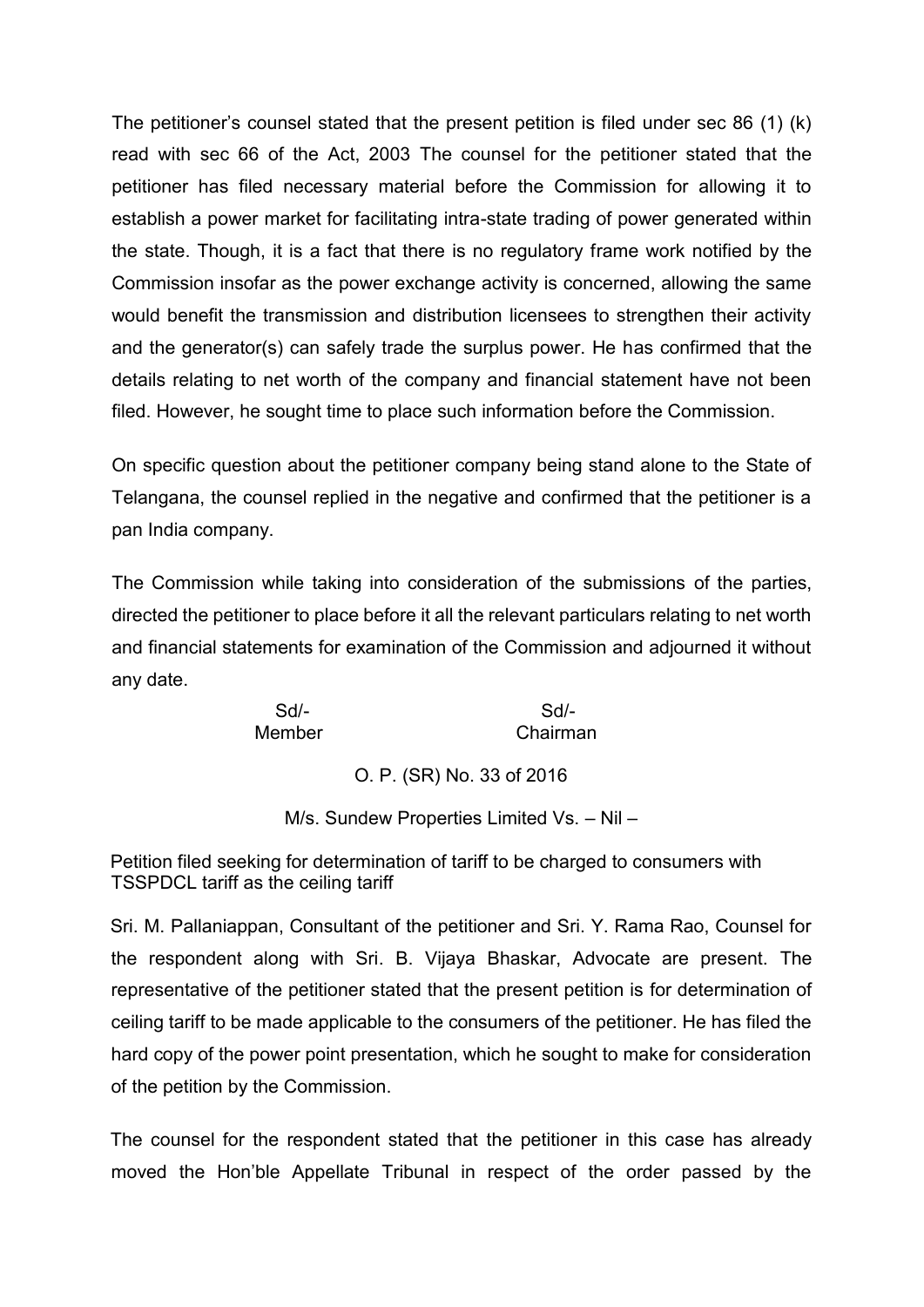Commission while recognizing the petitioner as deemed licensee in Appeal No. 3 of 2017. Therefore, this case may not be proceeded with unless the said appeal is decided by the Hon'ble ATE. Accordingly he requested for adjournment of the matter indefinitely.

The Commission sough to know from the representative of the petitioner whether the order passed by the Commission has been complied with or not. The representative replied in the negative and stated that on their part the same has been complied with but not in accordance with the order of the Commission. The Commission required the representative as to how the present petition can be proceeded with in the face of appeal having been filed and pending in the appellate forum. The representative sought to distinguish both the cases but to no avail. Lastly, the Commission enquired with the representative whether the business of distribution of electricity has been started or not. The representative stated that the business has not yet commenced as certain other issues are pending resolution with the transmission and distribution licensees.

In the light of the facts that the petitioner is already before the appellate authority and the business has not yet commenced, the present petition is adjourned without any date.

| Sd     | Sd       |
|--------|----------|
| Member | Chairman |

# O. P. No. 17 of 2016

### Sri Allu Venkat Reddy Vs TSTRANSCO

Filed an application seeking compensation for laying of towers and lines across his agricultural land u/s 67 (4) of the Electricity Act, 2003.

Sri. P. Chengal Reddy Counsel for the petitioner and Sri. Y. Rama Rao, Counsel for the respondent along with Sri. B. Vijaya Bhaskar, Advocate are present. The counsel for the petitioner stated that the petition is filed under section 86 (1) (f) of the Electricity Act, 2003 for adjudication of the issue of compensation payable to the petitioner for acquisition of land for laying lines and towers for transmitting electricity. It is his case that the transmission licensee has not followed the rules issued by the then Government of Andhra Pradesh in the year 2007 and the said rules have not even been communicated to the Commission. It is his further case that the licensee did not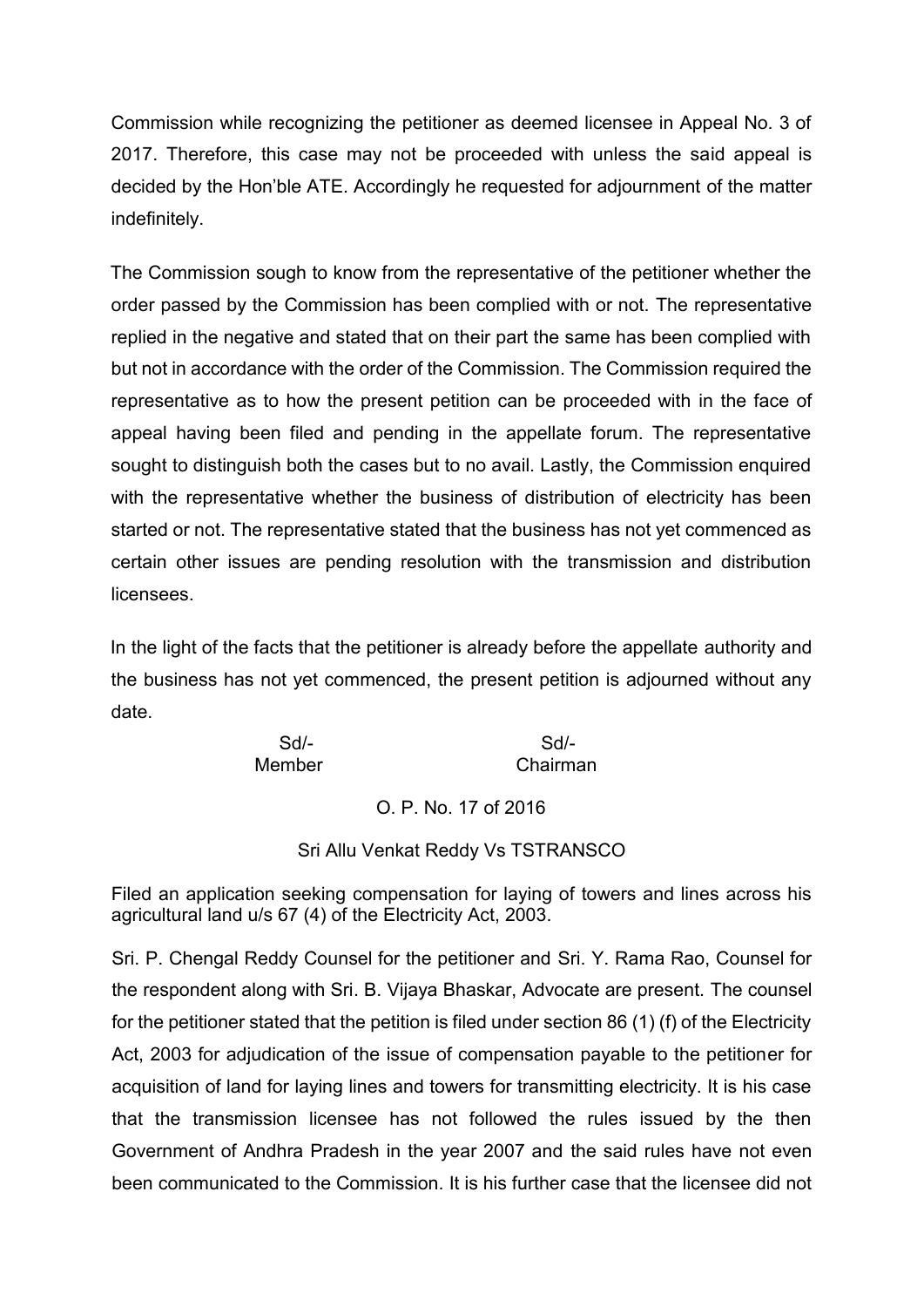follow the procedure set out in the said rules. The action of the licensee is contrary to the Constitution and the Law as applicable in the matter of acquisition of land. While further narrating the detailed facts relating to the petition, he stated that the petitioner is suffering for the loss of property, which will be of no use post laying of towers and lines but the licensee has paid compensation only for crop and not for the property acquired for the said purpose.

The counsel for the respondent while rebutting the argument of the counsel for the petitioner, confirmed the payment of compensation for the land acquired as determined by the competent authority under the Land Acquisition Act. It is his case that Electricity Act requires the licensee to follow the Indian Telegraph Act, 1885 in the matter of laying lines as provided under section 164 of the Act, 2003. Inasmuch as the petitioner has collected the compensation and acknowledged the same while giving consent for the erection of towers and lines. To a particular question about following procedure set out in the Land Acquisition Law has not been followed, the counsel for the respondent sought to explain that the procedure contemplated under the Telegraph Act has to be taken into consideration alongwith the procedure to be followed in respect of the Land Acquisition Act. It is also his case that the licensee is not taking away the possession of the property but merely laying the lines and towers, thus, in effect, the title to the property still rests with the petitioner himself and he can undertake such suitable activity on the land as may be desirable to him.

The Commission having heard the arguments of the counsel for the parties directed them to file their respective written submissions within a period of one week by giving a copy of the same to other side. The matter is reserved for orders.

Sd/- Sd/- Member Chairman

> O. P. No. 19 of 2016 and I. A. No. 12 of 2016

M/s. Yantra Green Power Private Ltd. Vs TSSPDCL

Petition filed for seeking exemption from wheeling charges as decided in O.P. No. 78 of 2015 for the control period 2015 in terms of the policy of the Government of Telangana State dated 01.06.2015.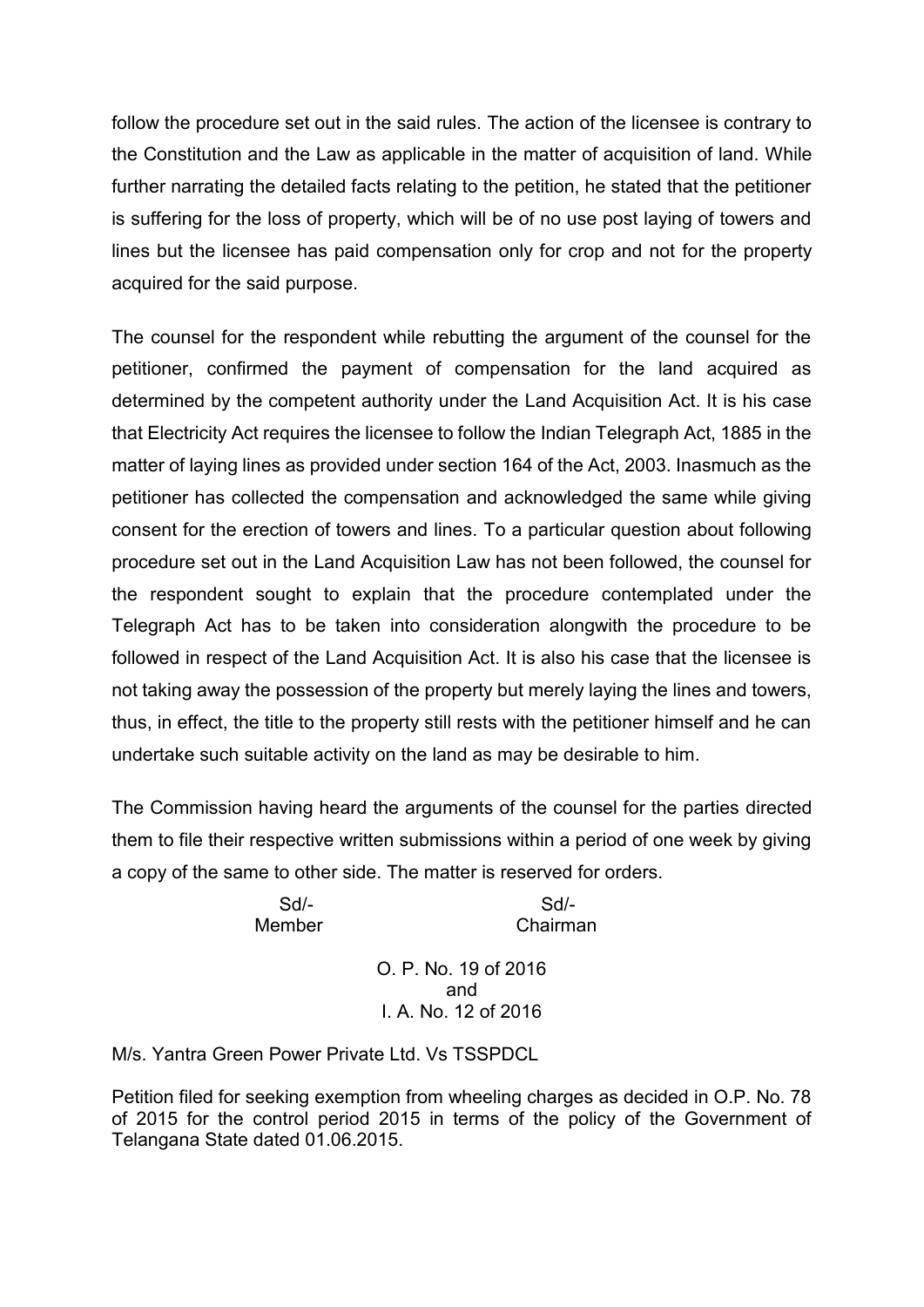Interlocutory Application filed for directing the respondent not to levy / collect wheeling charges from the petitioner company or its consumer during the pendency of the original petition.

Sri. P. Srinivasa Rao, Counsel for the petitioner is not present. Sri. Y. Rama Rao, Counsel for the respondent along with Sri. B. Vijaya Bhaskar, Advocate is present. The counsel for the respondent stated that the relief of exempting levy of wheeling charges and cross subsidy surcharge as directed by the Commission from 31.12.2016 had been implemented in favour of the petitioner. Nothing survives in this petition, therefore, same may be dismissed.

The counsel for the petitioner turned up before the Commission while we were in the process of signing the proceedings for the day and requested that his absence may not be recorded and the petition may be disposed of in terms of the order passed by the Commission.

The Commission, while recording the presence of the counsel for the petitioner, disposes of the petition in terms of the request made by the standing counsel for the respondent.

Sd/- Sd/- Member Chairman

# O. P. No. 20 of 2016

M/s. Sugna Metals Limited Vs. Officers of TSSPDCL

Petition filed seeking for questioning the action of DISCOM in not implementing the order of the CGRF and to punish the licensee under sec. 142 of Electricity Act, 2003.

Sri. N. Vinesh Raj, Advocate for the petitioner and Sri. Y. Rama Rao, Counsel for the respondent along with Sri. B. Vijaya Bhaskar, Advocate are present. The counsel for the petitioner stated that the present petition is filed for taking action for non compliance of CGRF order. As of this date, the same has not been implemented by the respondents and they have not preferred any appeal before any other forum. The counsel for the respondents stated that it is a fact that the order has not been implemented, but however, the respondents are facing with orders, which are not in accordance with law and have no remedy to challenge the same either before the Ombudsman or the Commission.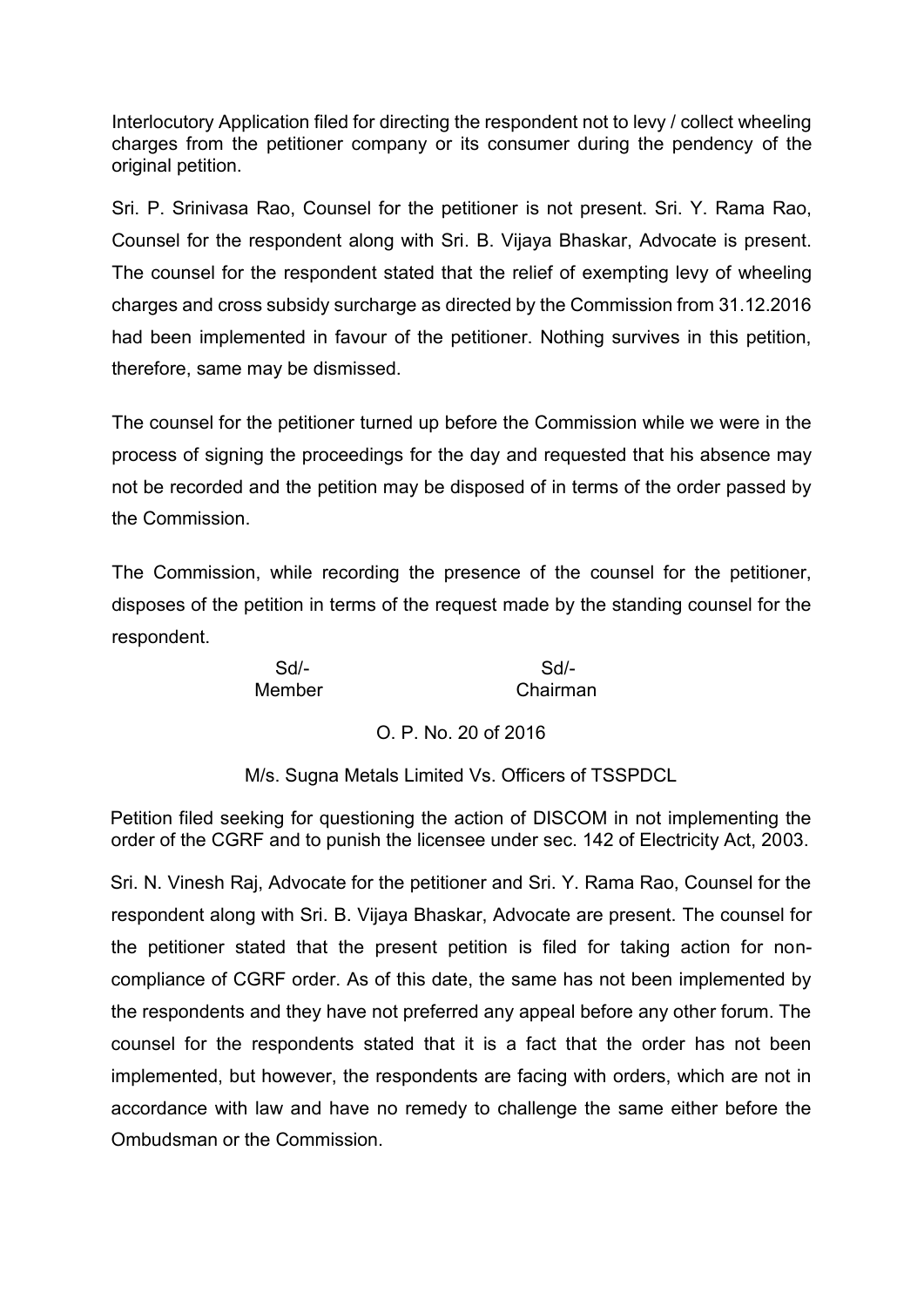Answering to the query of the Commission as to why the orders of the CGRF or Ombudsman are not being implemented, the counsel for the respondents sought to present the case of the licensees that they have no remedy to question the orders, which are arbitrary, erroneous and prejudicial to their interest. The Act does not provide a mechanism for questioning such orders, else the regulation made under the Act, 2003 also did not provide leverage to the licensees.

The counsel for the petitioner, therefore, stated that the Commission is required to initiate penal proceedings against the licensee in these matters. The counsel for the respondents sought time to file counter-affidavit in the matter.

The counsel for the petitioner informed the Commission that another matter is coming up for hearing of the same petitioner on 20.06.2017. Accordingly, the present petition is adjourned and posted to the said date.

> Call on 20.06.2017 at 11.00 A.M. Sd/- Sd/- Member Chairman

> > O. P. No. 21 of 2016

Sri Akthar Ahmed Vs. Officers of TSSPDCL

Petition filed seeking for questioning the action of DISCOM in not implementing the order of the c|GRF and to punish the licensee under sec. 142 of Electricity Act, 2003.

Sri. N. Vinesh Raj, Advocate for the petitioner and Sri. Y. Rama Rao, Counsel for the respondent along with Sri. B. Vijaya Bhaskar, Advocate are present. The counsel for the petitioner stated that the present petition is filed for implementation of the order of the CGRF by the respondents. It relates to shifting of line existing over the premises of the petitioner to other place. The counsel for the respondents sought time to file counter-affidavit in the matter. On the question from the Commission, as to why the order is not implemented and under what rule shifting has to be done, the counsel for the respondent stated that steps have been taken to implement the order, but the petitioner is required to pay shifting charges. On pointing out by the counsel for the petitioner, that the line is directed to be shifted, the counsel for the respondent confirmed that under general terms and conditions of supply, the consumer has to pay necessary charges, which have been demanded from the petitioner, but the CGRF directed such action to be taken by spending the own funds of the licensee.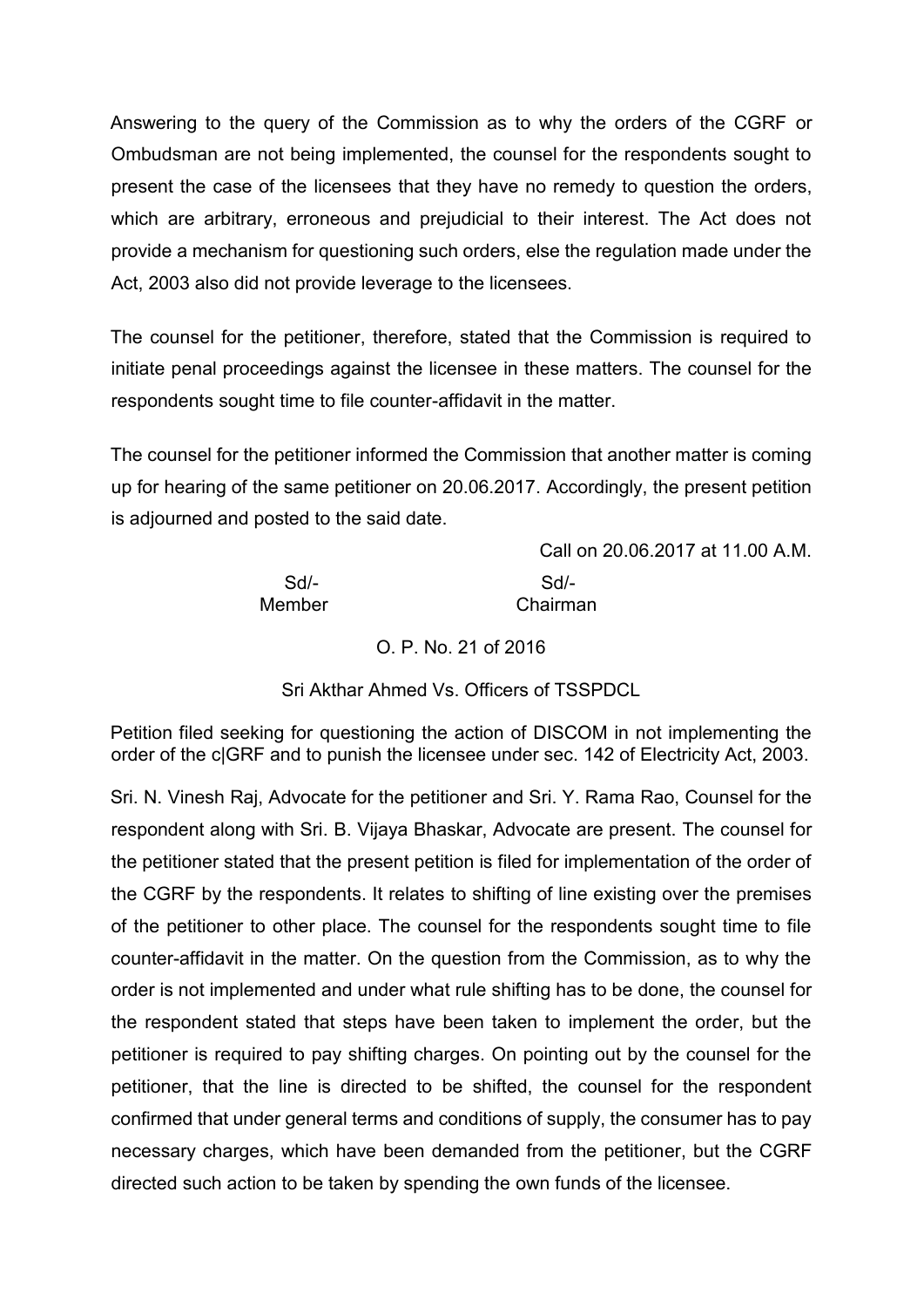The Commission sought to know whether the premises is a dwelling house or the same is being used for any other purposes. The counsel for the petitioner requested time to confirm the same, as the petitioner is not present at the time of hearing. The Commission adjourned the matter for reporting the fact of usage of the property of the petitioner.

> Call on 20.06.2017 at 11.00 A.M. Sd/- Sd/- Member Chairman

> > O. P. No. 27 of 2016

M/s. Sugna Metals Limited Vs. Officers of TSSPDCL

Petition filed seeking for questioning the action of DISCOM in not implementing the order of the CGRF and to punish the licensee under sec. 142 of Electricity Act, 2003.

Sri. N. Vinesh Raj, Advocate for the petitioner and Sri. Y. Rama Rao, Counsel for the respondent along with Sri. B. Vijaya Bhaskar, Advocate are present. The counsel for the petitioner stated that the present petition is filed for taking action for non compliance of CGRF order. As of this date, the same has not been implemented by the respondents and they have not preferred any appeal before any other forum. The counsel for the respondents stated that it is a fact that the order has not been implemented, but however, the respondents are facing with orders, which are not in accordance with law and have no remedy to challenge the same either before the Ombudsman or the Commission.

Answering to the query of the Commission as to why the orders of the CGRF or Ombudsman are not being implemented, the counsel for the respondents sought to present the case of the licensees that they have no remedy to question the orders, which are arbitrary, erroneous and prejudicial to their interest. The Act does not provide a mechanism for questioning such orders, else the regulation made under the Act, 2003 also did not provide leverage to the licensees.

The counsel for the petitioner, therefore, stated that the Commission is required to initiate penal proceedings against the licensee in these matters. The counsel for the respondents sought time to file counter-affidavit in the matter.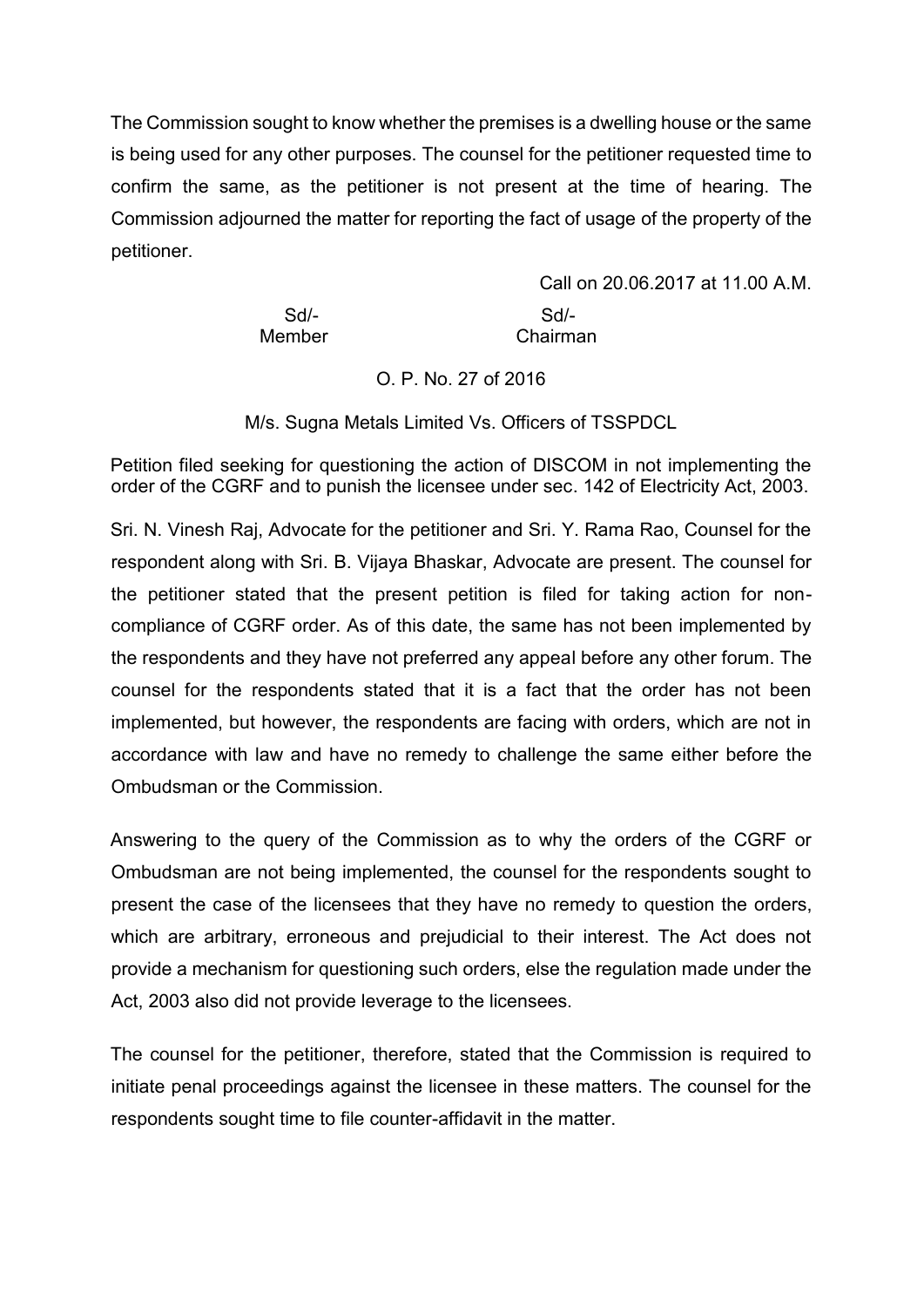The counsel for the petitioner informed the Commission that another matter is coming up for hearing of the same petitioner on 20.06.2017. Accordingly, the present petition is adjourned and posted to the said date.

Member Chairman

Call on 20.06.2017 at 11.00 A.M. Sd/- Sd/-

O. P. No. 1 of 2017

TSDISCOMs Vs. – Nil -

Petition filed seeking for declaration of the pooled cost for the FY 2015-16 to be considered for payment in 2016-17

Sri. Y. Rama Rao, Standing Counsel for the petitioners along with Sri B. Vijaya Bhaskar, Advocate is present. Heard the arguments of the standing counsel for the petitioners and orders are reserved.

| $Sd$ - | Sd       |
|--------|----------|
| Member | Chairman |

#### O. P. No. 2 of 2017

M/s. NSL Krishnaveni Sugars Ltd. Vs. TSDISCOMs

Petition filed seeking for determination of tariff for 28.2 MW bagasse based cogeneration project consequent to the directions to purchase power under long term PPA

Sri T. Vizhay Babu, Advocate representing Sri. Challa Gunaranjan, Advocate for the petitioner and Sri. Y. Rama Rao, Counsel for the respondent along with Sri. B. Vijaya Bhaskar, Advocate are present. The advocate on behalf of the counsel for the petitioner stated that the petition is for determination of tariff and entering into PPA. The Commission made it clear that the present petition will be limited to determination of tariff, however, it will leave the issue of signing of PPA to the licensee. The counsel for the respondents stated that they are filing counter-affidavit today. The counsel for the petitioner sought time to file reply in view of the receipt of the counter at that movement only.